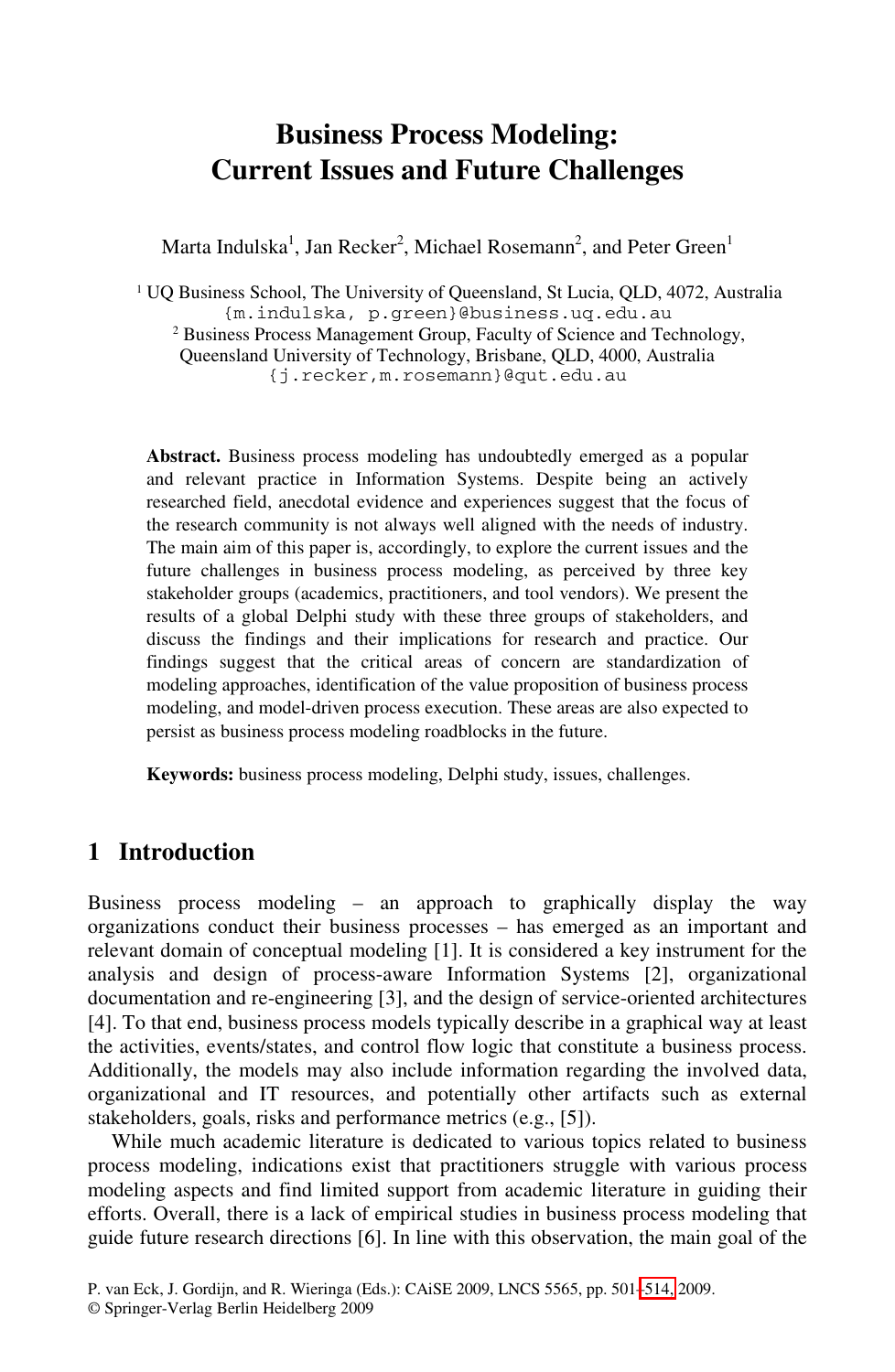study reported in this paper is to identify and explore *the core issues* with business process modeling as they are perceived by the three main stakeholder groups, i.e. practitioners, vendors and academics. In addition to the identification of the current issues, we aim to explore the upcoming issues, i.e., the process modeling *challenges* that are expected to be problematic in the future. In reaching such a goal, we are able to present those items that are perceived as most critical for the further development of process modeling. Accordingly, our study is based on the following two main research questions:

- R1. What are the current business process modeling issues?; and
- R2. What are the challenges in business process modeling likely to be in 5 years time?

We choose to explore the two research questions in a Delphi study setting with three separate groups of participants, *viz.*, *academics* in the business process modeling domain, business process modeling *practitioners*, and *vendors* of business process modeling tool and consultancy offerings. Our objective is to identify and prioritize the most significant issues and future challenges of business process modeling, reach consensus about these, and compare the issues and challenges across the three distinct stakeholder groups.

We proceed as follows. Sections 2 and 3 detail the research design and methodology, the selection of the three groups of participants, and the specifics of the three rounds of the Delphi study. Section 4 presents a discussion of the top issues in business process modeling. Similarly, Section 5 presents the expected business process modeling challenges. In Section 6, we discuss the results from our study and detail implications for practice and research. We conclude in Section 7 with a summary of our findings.

## **2 Research Approach**

#### **2.1 Delphi Study Design**

The technique chosen to facilitate the collection of, and consensus on, the key issues and challenges in process modeling was the Delphi technique [7] – a multiple-round approach to data collection. Delphi studies are useful when seeking consensus among experts, particularly in situations where there is a lack of empirical evidence [8]. The anonymous nature of a Delphi study can lead to creative results [9], reduces common problems found in studies that involve large groups [8] and allows for a wider participant scope due to the reduction of geographic boundaries [10]. In the case of our study, the Delphi technique is appropriate for three main reasons:

- 1. It facilitates obtaining expert consensus on current issues and future challenges of process modeling (and their definitions);
- 2. it facilitates the involvement of a large number of expert participants, in a short period of time, across many geographical boundaries and time zones; and
- 3. the objective of the study aligns with the general application area of the Delphi technique, which is that of forecasting and issue identification.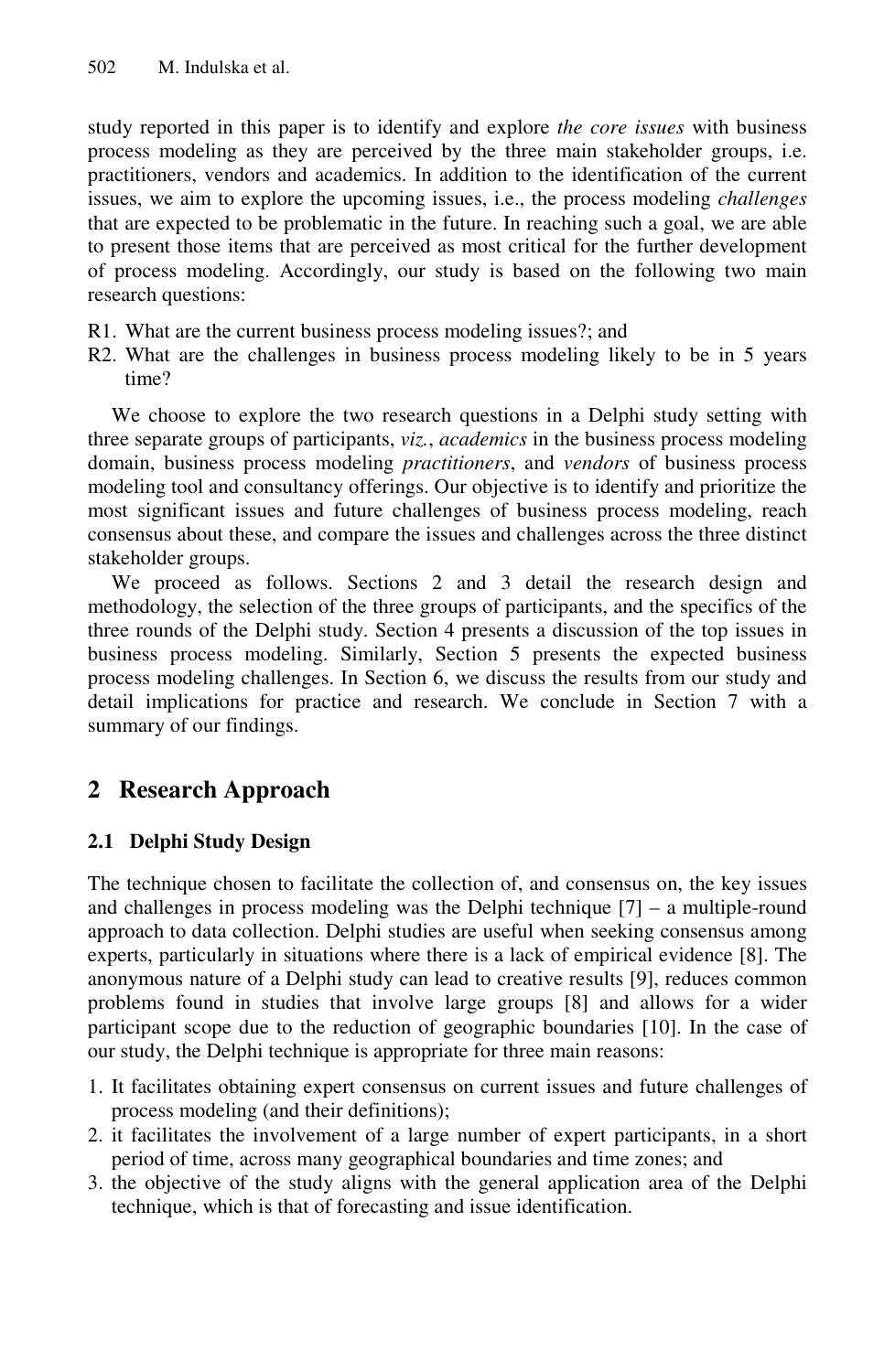One of the main determinants of success of a Delphi study is the selection of the expert panel, i.e., the study participants [11]. Instead of utilizing a statistical, representative sample of the target population, a Delphi study requires the selection and consideration of qualified experts who have deep understanding of the domain or phenomenon of interest [10]. It also requires consideration of required levels of agreement. Moreover, careful planning of the schedule of contact with participants is also required to keep the study within a relatively short period of time so as to reduce non-response.

#### **2.2 Participant Selection**

To understand the perceived issues and future challenges of business process modeling, it is important to acknowledge different key stakeholders. The nature, or criticality, of any business process modeling issue may vary considerably depending upon the perspective taken by the respondent. We identify three groups of stakeholders: first, the *practitioners* of business process modeling, that is, the business analysts, system designers and other staff that actively use business process modeling approaches in their organizations. Second, the *vendors* of business process modeling tools and consulting solutions providing support to the end users. Third, the *academics* in the business process modeling domain, who develop next generation business process modeling artifacts and provide educational services.

Acknowledging these three groups, we designed a Delphi study that was conducted in three rounds separately for each of these stakeholder groups. The risk of being unable to obtain consensus between heterogeneous panelists [12] was further motivation to divide the study into the three related groups of stakeholders. Invitations were based on the expertise of the potential participants. For academics, we screened the program committee of the Business Process Management conference series (www.bpm-conference.org), the most reputable conference in this area. Key selection criterion was the related research track record of a PC member. For vendors, we contacted key management staff from leading tool and methodology providers, as reported in current market studies (e.g.,  $[13, 14]$ ). For practitioners, we contacted the process managers, and similar positions, of large international corporations, who the research team knew through previous collaborations.

Regarding an appropriate panel size per expert group, typically, involvement rates of 10 participants are recommended [15] to overcome personal bias in consensus seeking. Seeking to surpass this recommendation, overall, invitations to the study were sent to 134 carefully screened experts (40 practitioners, 34 vendors, 60 academics), including 11 invitations based on referrals from invited participants. Of

| Panel group   | Response to     | $1st$ round | $2nd$ round $3rd$ round |          |
|---------------|-----------------|-------------|-------------------------|----------|
|               | initial contact | response    | response                | response |
| Academics     | 28              | 26          | 26                      | 25       |
| Vendors       | 21              | 21          | 18                      | 18       |
| Practitioners | 24              | 23          | 22                      | 19       |
| Total         | 73              | 70          | 66                      | 62       |

**Table 1.** Response rates across all rounds of the Delphi study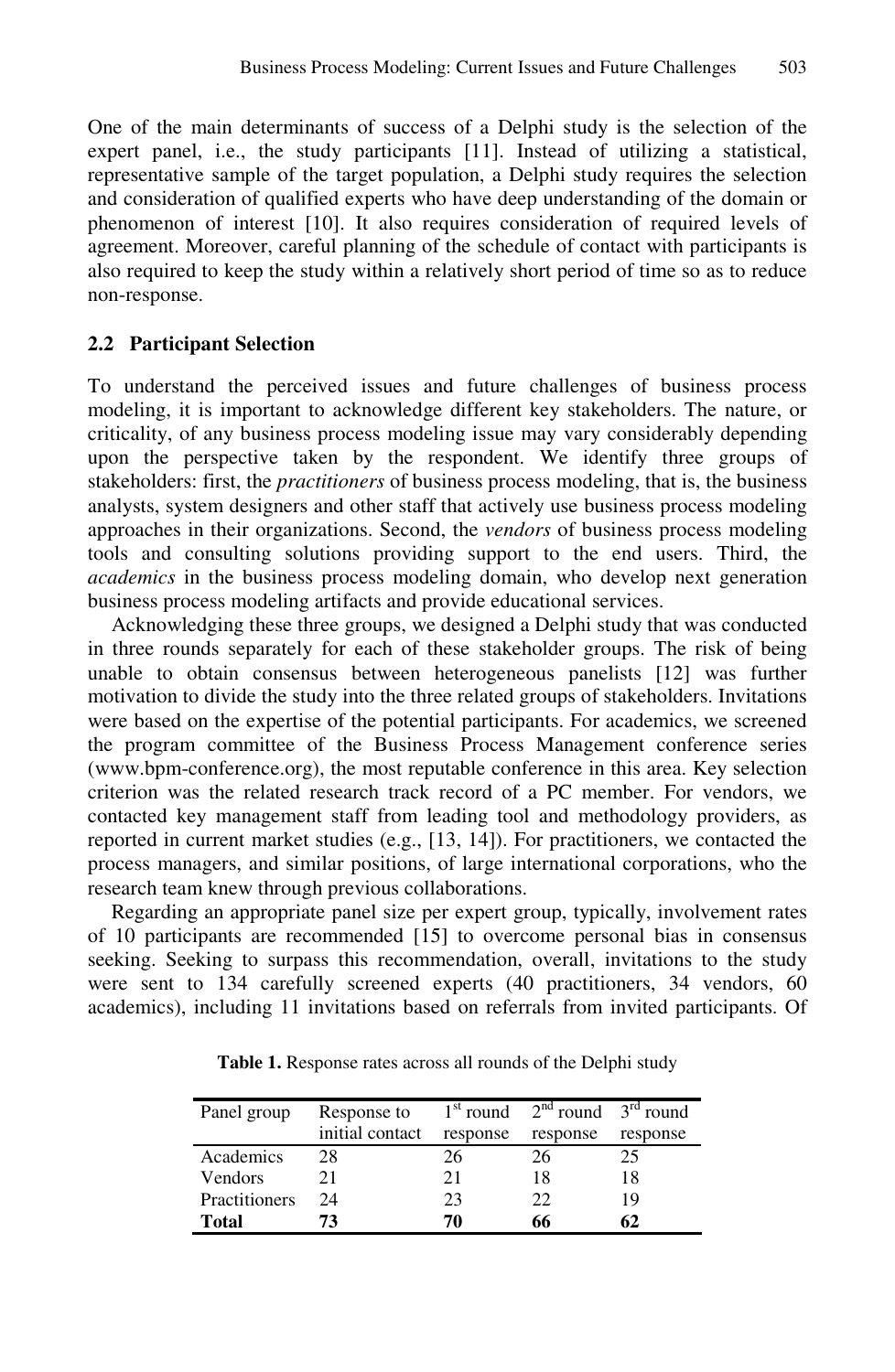these, initially 73 experts agreed to participate, a 54.48% response rate. Table 1 shows the ongoing response rates over the three rounds of the Delphi study. By the 3rd round of the study, 62 experts were involved – an 84.93% ongoing participation rate.

## **3 Study Conduct**

#### **3.1 Delphi Study Rounds**

Our objective in conducting the Delphi Study was three-fold: First, to identify the key issues and future challenges of business process modeling, as perceived by the different panels. Second, to establish consensus on the issues and challenges. Third, to obtain and compare the rankings of the issues and challenges based on their perceived relative importance. According to our three objectives, our study was carried out over three rounds, matching recommendations for a relatively complete Delphi study [16].

In the first round, each participant was asked to list five current issues and five future challenges in business process modeling, together with a brief description of each issue/challenge. Overall, we received 70 (participants) x 2 (issues/challenges) x 5 (items) = 700 individual response items. To overcome challenges related to the number of response items, differences in terminology, term connotation and writing styles, we then codified each response item into higher level categories. For instance, we received two separate issue response items "No universal standard, and / or not knowing which standard to use, e.g. UML, BPMN, XPDL, etc." and "Lack of a standard modeling language". Both items can be coded to a higher-order issue "standardization of modeling notations, tools, and methodologies".

In ensuring reliability and validity of this coding, we performed the exercise in multiple rounds. First, three researchers independently coded each of the 700 response items into a higher level category. In a second round, two researchers independently were exposed to the three codifications from the  $1<sup>st</sup>$  coding round, and created individual, revised  $2<sup>nd</sup>$  round coding drafts. In a third round, the fourth research group member consolidated the revised codifications and resolved any classification conflicts. We believe that through this multi-round approach we ensured inter-coder reliability as well as validity of the codification exercise.

The second round of the study was designed to obtain consensus from the participants on the codified issues and challenges, as well as on the definitions of the new higher-order categories. The communication for this round provided each participant with a personalized email containing his or her original responses, the agreed classifications per response item, and descriptions of the classifications. The participants were asked to indicate their level of satisfaction with the classification of their responses and the definitions of the classifications, and to provide additional information or suggestions if they were not satisfied with the classification. We received mostly positive responses on our codification (e.g., "Your categorization is close to the mark.") as well as a small number of coding and/or definition improvement suggestions (e.g., "Tool support is misleading. I think something like tool complexity would be more appropriate.").

It has been recognized that there are times when consensus between panelists is not possible [12]. However, there is also a lack of indication in the literature as to possible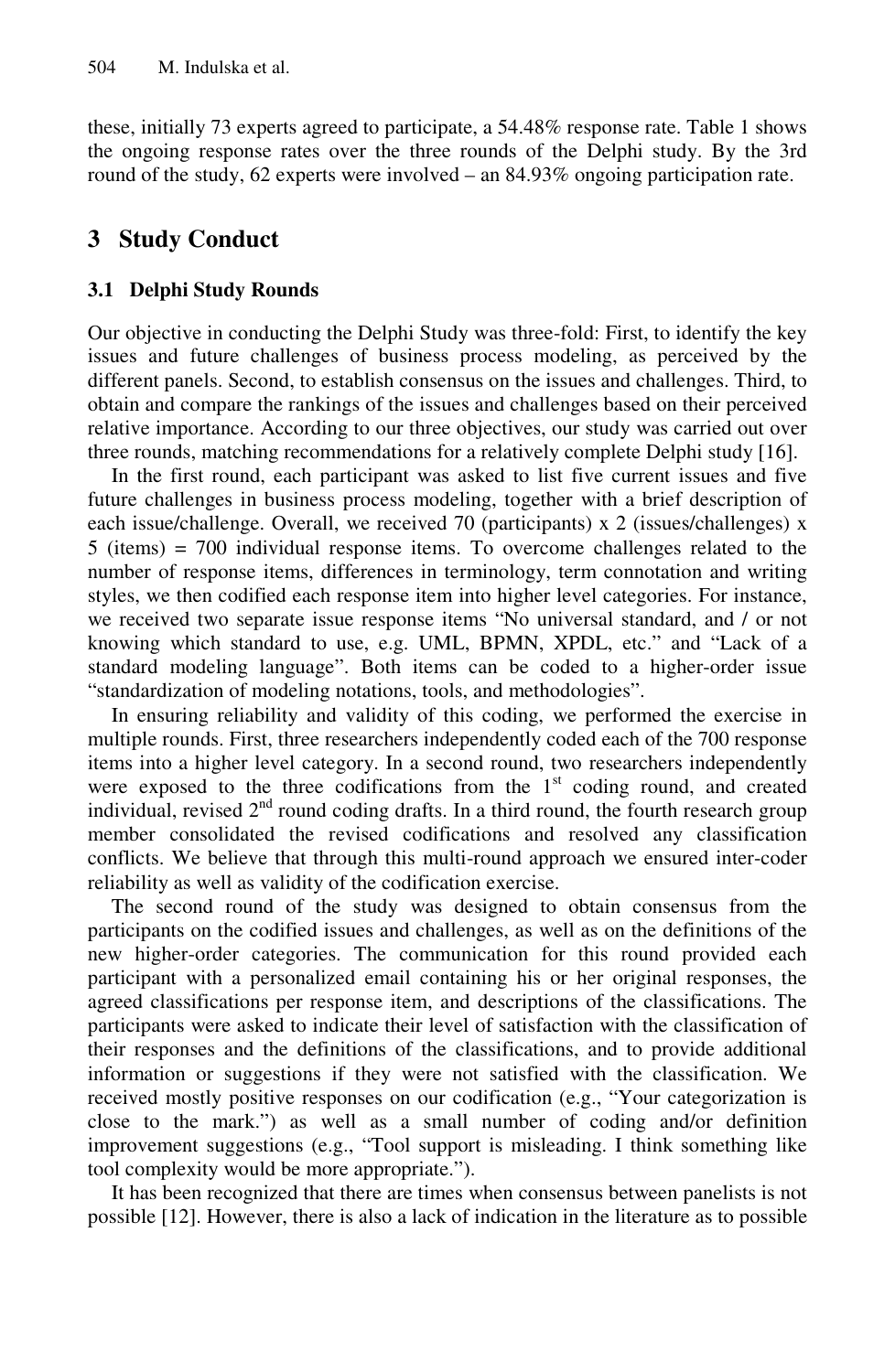|                            | Academics | Vendors | Practitioners |
|----------------------------|-----------|---------|---------------|
| <i>Issues</i>              |           |         |               |
| Average satisfaction score | 8.338     | 9.000   | 8.791         |
| Standard deviation         | 1.853     | 1.185   | 1.143         |
| Challenges                 |           |         |               |
| Average satisfaction score | 8.442     | 8.638   | 8.883         |
| Standard deviation         | 1.520     | 1.468   | 1.150         |

**Table 2.** Satisfaction ratings for response codification

measures for determining consensus. A recent Delphi study [17] utilized a satisfaction rating of 7.5 (out of 10). In our study, we asked the participants to rate their satisfaction on a scale of 1 to 10 (10 being highest) and assumed consensus at an average satisfaction level of 8 and a standard deviation below 2.0. As shown in Table 2, average satisfaction scores ranged from 8.338 (Issues, Academics) to 9.000 (Issues, Vendors), with standard deviations ranging from 1.853 (Issues, Academics) to 1.143 (Issues, Practitioners).

While our initial study plan allowed for multiple rounds of consensus building during this second stage of the study, the results obtained indicate that our multiplecoder approach to data classification resulted in the participants achieving the required consensus levels at the first iteration of the second round, which, in turn, allowed us to stop the consensus-building process at this stage. At the end of round two, and after making required changes to categories and/or definitions, where appropriate, all response items were ranked in descending order of 'frequency of occurrence', with items such as value of business process modeling (15 times), training (13 times), standardization (11 times) and model-driven process execution (9 times) being most frequently mentioned.

We recognize that frequency of occurrence is not an accurate measure of criticality, importance or priority. Accordingly, in the third round of the Delphi study, the experts were asked to assign to the response items a weighting that reflects the respondent's relative importance of the particular item. In this round, data collection was carried out via a study website, with separate log-ins for the different expert panels. The participants were provided with the list of frequently mentioned issues and a separate list of frequently mentioned challenges (we defined 'frequently mentioned' as each item that was mentioned more than once in the first two rounds), together with their definitions. Overall, practitioners received a list of 14 issues and 13 challenges, while academics received lists of 21 and 16 items, and vendors received lists with 13 and 10 items. Each participant was given 100 points to assign across any of the issues, and 100 points to assign across any of the future challenges. The participants were free to assign the 100 points in any distribution, with the only condition being that exactly one hundred points were assigned across each of the lists. The online submission was only enabled when the participant met this condition for each of his/her two lists.

The collected data was then analyzed, and the average weightings of each issue and challenge were derived. From these calculations, we were able to derive top 10 lists, based on the average weightings, for process modeling issues and challenges for each of the three Delphi study groups. The results are listed in the Appendix.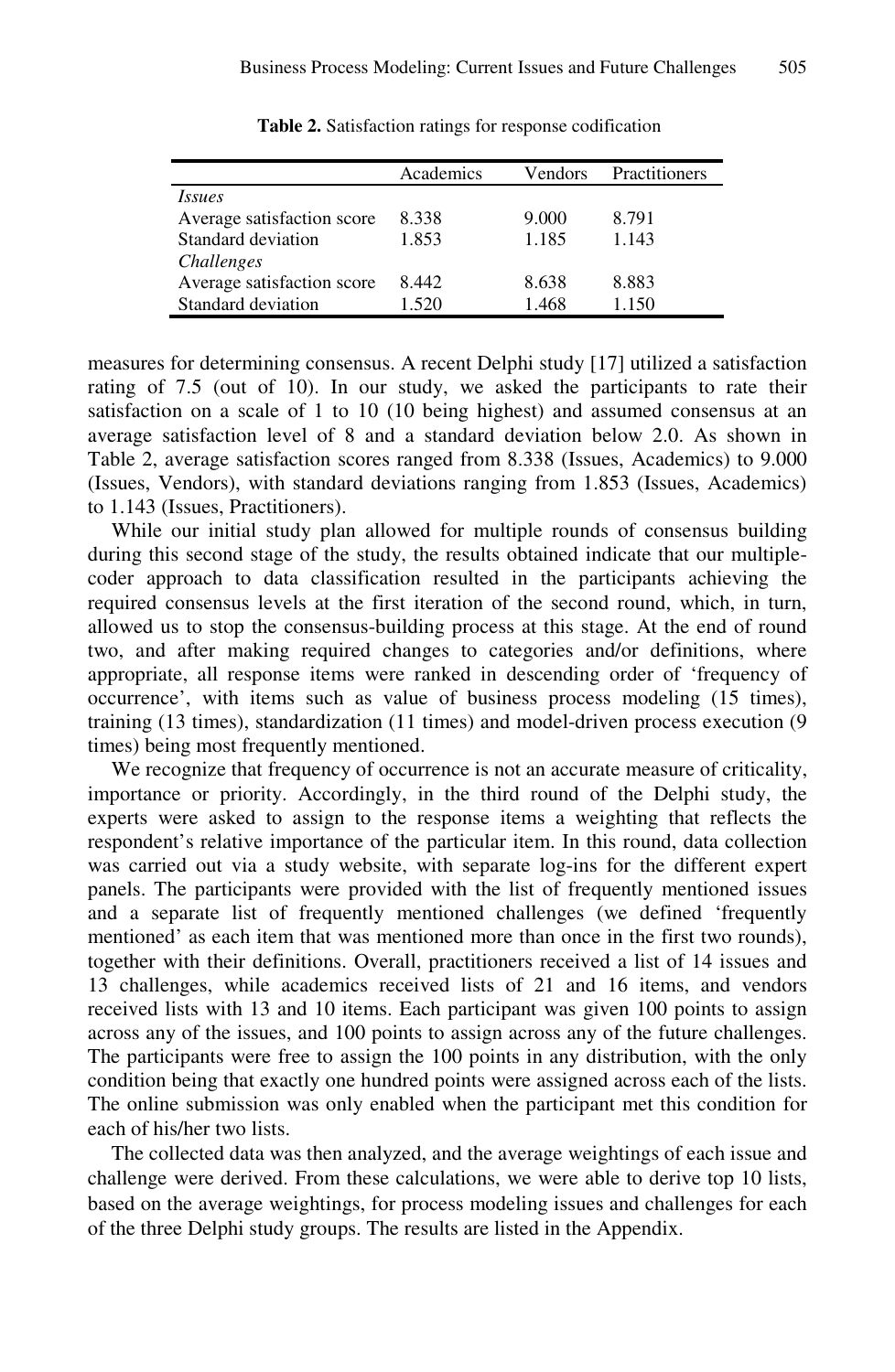#### **3.2 Classification of Results**

To better understand the nature, and implications, of the issues and challenges, we were interested in identifying the key capability area to which an issue or challenge applies. For instance, a challenge, 'tool support', clearly pertains to the availability (or lack thereof) of appropriate IT-based solutions to support the act of modeling, while a challenge 'governance' pertains to the establishment of appropriate organizational roles, duties and responsibilities for business process modeling.

In order to identify to which capability area the issues and challenges relate, we adopted a well-established and empirically tested model of the capability areas that are required to establish, and progress, Business Process Management (BPM) in an organization (e.g., [17, 18]). This model informs six capability areas, viz., strategic alignment, governance, method, IT, people, and culture. With business process modeling being an essential component of BPM, we adopted the capability area definitions to the more specific business process modeling context as follows (scope modifications highlighted in *italic*):

- − **Strategic Alignment** is the continual tight linkage *of business process modeling to* organizational priorities and processes, enabling achievement of business goals.
- − **Governance** establishes relevant and transparent accountability and decisionmaking processes to align rewards and guide actions *in business process modeling*.
- − **Methods** are the approaches and techniques that support and enable consistent business process *modeling* actions and outcomes.
- − **Information Technology** is the software, hardware and information management systems that enable and support business process *modeling* activities.
- − **People** are the individuals and groups who continually enhance and apply their business process *modeling*-related expertise and knowledge.
- − **Culture** is the collective values and beliefs that shape business process *modeling*related attitudes and behaviors.

This model allowed us to map each of the top ten issues and challenges to one of the six capability areas, and, in turn, to provide a clear representation of which aspects of process modeling are considered by the respective panel groups. Similar to the coding exercise reported above, the mapping of the top 10 lists of issues and challenges to the capability areas utilized a multi-coder approach in order to reduce bias in the classification. Three members of the research group separately classified the issues and challenges lists for each of the three study groups. The classifications were consolidated and agreement statistics were calculated. We calculated an interrater agreement using Cohen's Kappa [19] and achieved average Kappas of 0.809 for issues and 0.872 for challenges, indicating 'excellent' inter-rater agreement [20].

## **4 Business Process Modeling Issues**

In a first analysis, we consider the current issues in business process modeling, as perceived by the three expert panels in our study. The Appendix lists the three top ten lists derived, and displays the rankings of the items as per their perceived relative importance. Visual inspection of these lists confirms our expectation that indeed the three stakeholder groups differ in terms of their perceived issues. Most notably,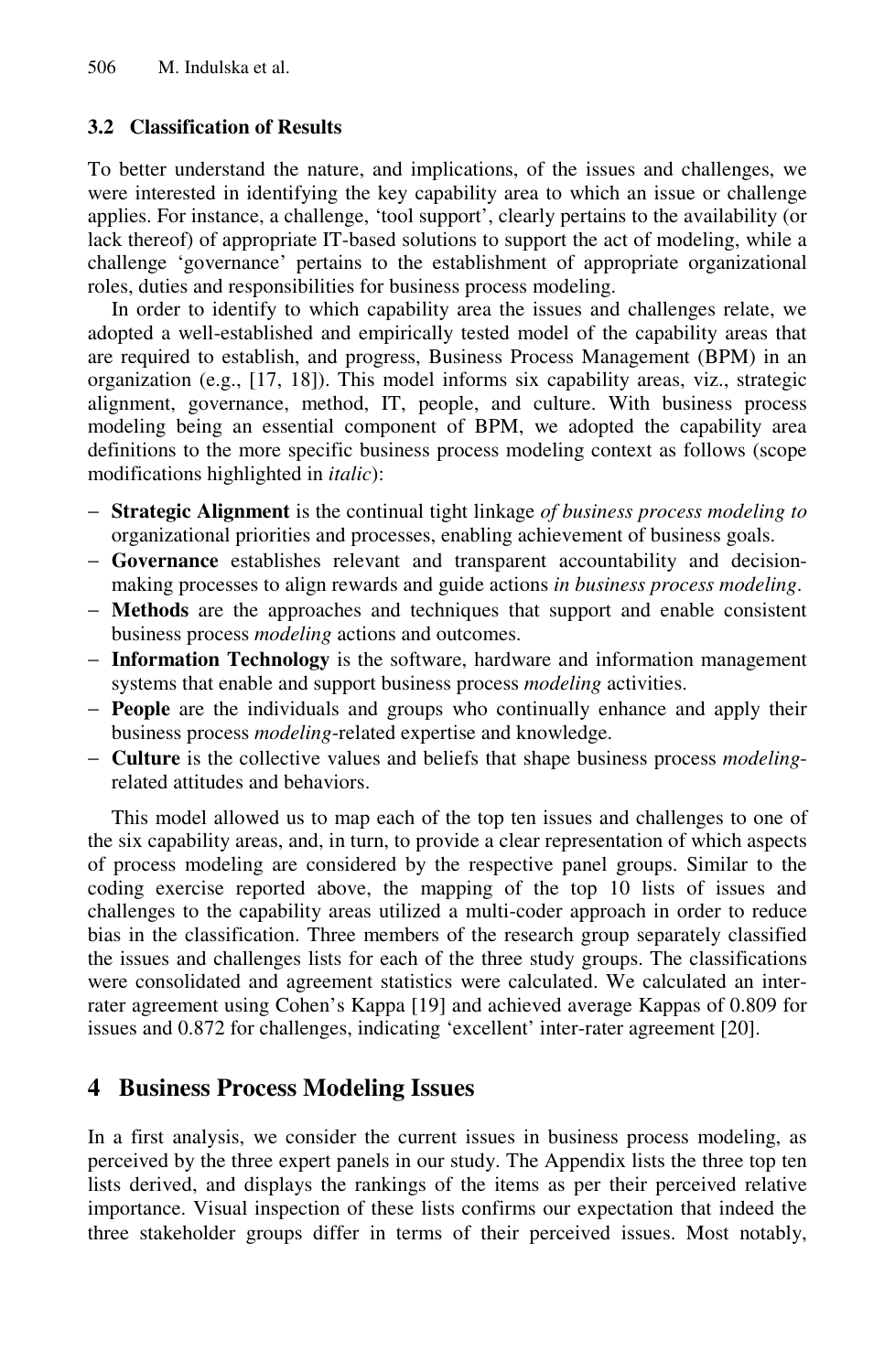|                | Strategic Alignment                                    | Governance                    | Method                                                             | Information Technology                                 | People      | Culture             |
|----------------|--------------------------------------------------------|-------------------------------|--------------------------------------------------------------------|--------------------------------------------------------|-------------|---------------------|
| 1              |                                                        | Standardization               |                                                                    | <b>Service Orientation</b><br>Model-driven Process Ex. |             |                     |
| $\overline{2}$ | Value of Process Modeling<br>Value of Process Modeling |                               |                                                                    | Model-driven Process Ex.                               |             |                     |
| 3              | Business-IT-Divide                                     |                               | Flexibility                                                        |                                                        |             | Buy-in              |
| $\overline{4}$ | <b>Expectations Management</b>                         | Compliance<br>Standardization |                                                                    |                                                        |             |                     |
| 5              |                                                        |                               | Methodology                                                        |                                                        | Training    | Process Orientation |
| 6              |                                                        | Governance                    | <b>Modeling Views</b><br>Modeling Level of Detail                  |                                                        |             |                     |
| $\overline{7}$ |                                                        | Standardization               | Methodology<br>Modeling Level of Detail                            |                                                        |             |                     |
| 8              |                                                        |                               | Model Management<br>Multi-perspective Modeling<br>Model Management |                                                        |             |                     |
| 9              |                                                        |                               | Model Management                                                   |                                                        | Ease of Use | Adoption            |
| 10             |                                                        | Governance                    | View Integration                                                   | Model Integration                                      |             |                     |

**Fig. 1.** Business process modeling issues, mapped to capability areas. Academic issues are highlighted dark grey, vendor issues highlighted black and practitioner issues light grey.

practitioners ranked 'Standardization' as the most significant issue (mean rating 14.316), while vendors ranked 'Model-driven process execution' (mean rating 12.222) most important, with academics perceiving 'Service orientation' (mean rating 8.440) as most important. It is further interesting to note that the number one issue for practitioners (Standardization) overall received the highest average rating of relative importance across all three lists. In contrast, the number one issue voiced by academics (Service orientation), on average, was only the tenth most important issue when considering all three lists combined. In relation to the different capability areas relevant to process modeling, Fig. 1 shows how we mapped each of the thirty issues to the capability areas as per the model by de Bruin and Rosemann [17].

Several interesting observations can be drawn. First, overall 36% of the identified top issues address methodological aspects of business process modeling. Second, five of the ten issues voiced by academics fall into this area, indicating a strong focus on the methodology of modeling. Third, the ten practitioner and vendor issues cover all six capability areas, while academics' issues do not address strategic alignment or culture. These findings suggest that vendors and practitioners are concerned with issues related to the purpose and adoption of process modeling while academics tend to concentrate on issues related to the development and evaluation of artifacts.

Regarding similarities in perceived issues across the three groups, we note that of the overall thirty top issues, the three lists contain 21 unique items, with five issues appearing in two lists (e.g., 'model-driven process execution', 'value of process modeling') and 'Standardization' and 'Model management' being the two issues that appear in each of the three top ten lists. In Table 3 we present a consolidated ordered list of perceived issues, determined by the combined average rating of each issue.

Computation of the data displayed in Table 3 allowed us to identify the most important issue in process modeling across all stakeholder groups. As can be seen,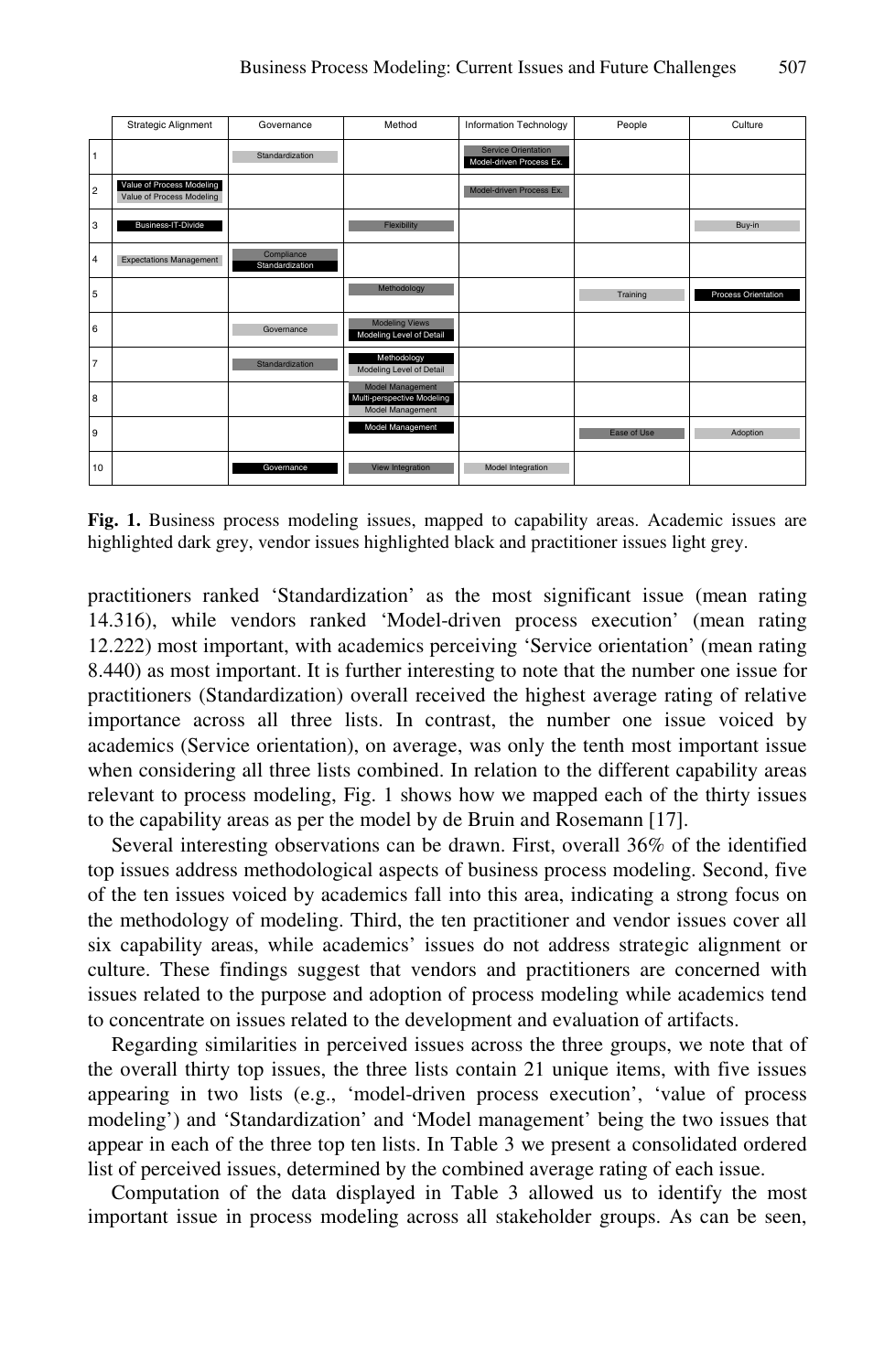| Rank           | Issue           | Description                                         | Mean   | Std.  |
|----------------|-----------------|-----------------------------------------------------|--------|-------|
|                |                 |                                                     | Rating | Dev.  |
| $\mathbf{1}$   | Standardization | Issues related to the standardization of modeling   | 9.525  | 4.465 |
|                |                 | notations, tools, and methodologies.                |        |       |
| $\overline{c}$ | Value of        | Issues related to the value proposition of process  | 8.091  | 7.007 |
|                | process         | modeling to the business.                           |        |       |
|                | modeling        |                                                     |        |       |
| 3              | Model-driven    | Issues related to the model-driven development of   | 6.874  | 6.252 |
|                | process         | executable process code and the lifecycle of        |        |       |
|                | execution       | process modeling to execution.                      |        |       |
| 4              | Model           | Issues related to the management of process         | 5.729  | 0.666 |
|                | management      | models such as publication, version, variant or     |        |       |
|                |                 | release management.                                 |        |       |
| 5              | Modeling level  | Issues related to the definition, identification or | 4.934  | 4.351 |
|                | of detail       | modeling of adequate levels of process abstraction. |        |       |
| 6              | Methodology     | Issues related to the process of process modeling.  | 4.690  | 4.202 |
| 7              | Governance      | Issues related to the governance of process         | 4.192  | 3.727 |
|                |                 | modeling efforts or projects.                       |        |       |
| 8              | Buy-in          | Issues related to the acquisition or ongoing        | 3.167  | 5.485 |
|                |                 | assurance of buy-in and commitment from process     |        |       |
|                |                 | modeling sponsors.                                  |        |       |
| 9              | Business-IT-    | Issues related to the use of process modeling in IT | 2.944  | 5.100 |
|                | divide          | versus business scenarios, application areas or     |        |       |
|                |                 | communities.                                        |        |       |
| 10             | Process         | Issues related to the development or education of a | 2.889  | 5.004 |
|                | orientation     | process-aware perspective in relevant stakeholders  |        |       |
|                |                 | or organizational units.                            |        |       |

standardization is the most significant issue in business process modeling, followed by its value, and model-driven development of executable process code. Interestingly, standardization (e.g.,  $[21]$ ) and model-driven process execution (e.g.,  $[22]$ ) are topics fervently debated in academia at present, while the value of business process modeling has attracted only little academic attention as yet.

## **5 Business Process Modeling Challenges**

In a second analysis, we considered the future challenges in business process modeling, defined as issues emerging over the next five years. The Appendix lists the three top ten lists derived, and displays the rankings of the items as per their perceived relative importance. Again we note interesting results. Similar to the case of the perceived issues, the three lists contain overall 22 different challenges. However, it would appear vendors and academics perceive similar challenges. Most notably, both groups voice 'Model-driven process execution' to be the number one challenge in the future (average ratings 16.222 and 10.960), with practitioners perceiving the establishment of a business value proposition as the key future challenge (average rating 16.632). Again, the number one item of the practitioners' lists is the overall most important item as per the average rating.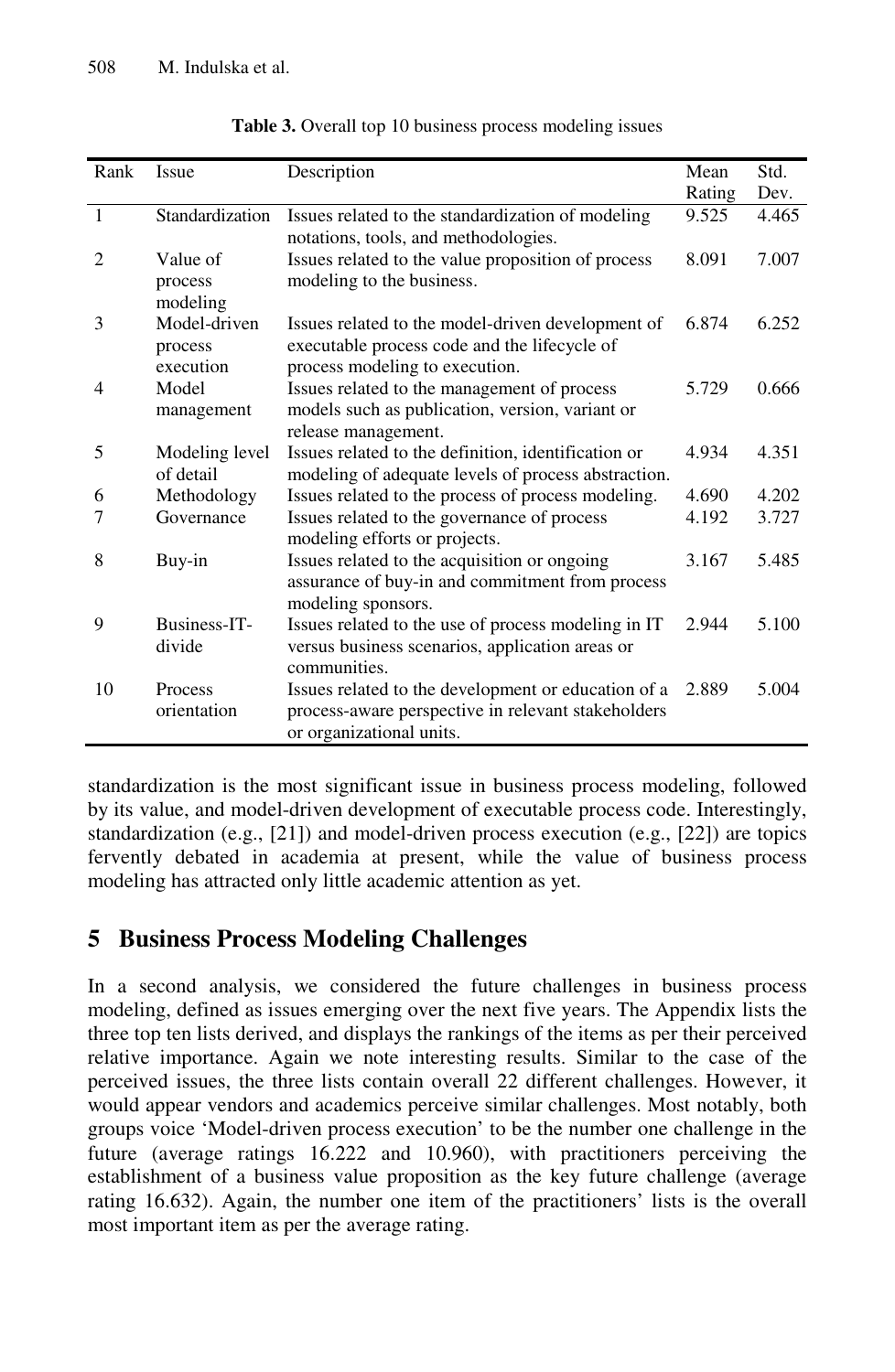

**Fig. 2.** Business process modeling challenges, mapped to capability areas. Academic challenges are highlighted dark grey, vendor challenges highlighted black and practitioner challenges light grey.

Regarding the capability areas addressed, Fig. 2 shows the results from our mapping of the challenges to the six business process modeling capability areas.

We again identify a number of interesting observations. Most notably, the challenges of the different stakeholder groups, while overlapping to some extent, pertain to different areas of business process modeling capability. Three of the practitioners' ten challenges (buy-in, adoption and re-use) address the organizational culture, while neither academics nor vendors perceive this area to be problematic in the future. Instead, a combined seven challenges of academics and vendors address methodical aspects of business process modeling – an area apparently not expected by practitioners to be problematic. Also, while a 'people' focus is apparent in some of the challenges voiced by vendors and practitioners ('training', most notably), this capability area is not perceived as a critical challenge by academics. This group focuses its perceived challenges on the areas of method and IT, with seven of the top ten challenges falling into these two capability areas. In contrast, only one practitioner challenge (Model integration) falls in this area, with the remaining nine challenges addressing all other capability areas.

Considering a holistic view of process modeling challenges, Table 4 shows a consolidated list of the top ten future challenges across all participant groups. Similar to the case of current process modeling issues, we found that four items (Model-driven process execution, Service orientation, Model management, and Training) appeared in two of the lists, and two challenges (Value of process modeling and Standardization) were perceived as critical by all three expert panels. Interestingly, comparison of Table 3 and Table 4 shows that the overall top three issues and challenges are the same, with only the ranking as first, second or third, differing between the current state of process modeling and the future state in five years time. This finding suggests the key criticality of these current and future issues, and presents a strong call for increased attention to these aspects both in industry practice, and in process modeling research.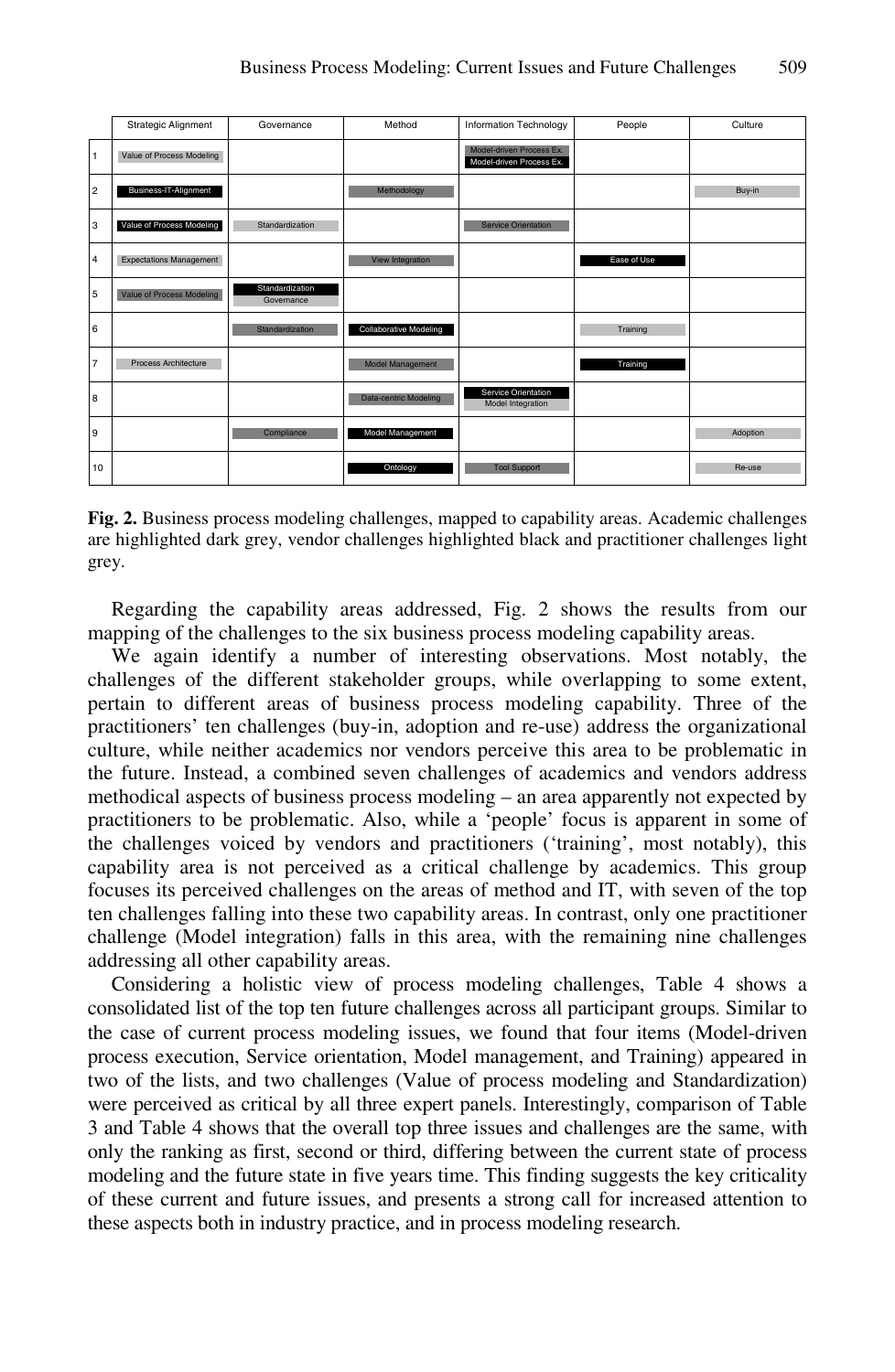| Rank           | Issue                                | Description                                                                                                                      | Mean   | Std.  |
|----------------|--------------------------------------|----------------------------------------------------------------------------------------------------------------------------------|--------|-------|
|                |                                      |                                                                                                                                  | Rating | Dev.  |
| $\overline{1}$ | Value of<br>process<br>modeling      | The establishment of a business value proposition<br>of process modeling.                                                        | 12.893 | 5.041 |
| $\overline{2}$ | Model-driven<br>process<br>execution | The support for process enactment, automation or<br>execution based on process models.                                           | 9.061  | 8.276 |
| 3              | Standardization                      | The standardization of process modeling<br>approaches, methodologies, tools, methods,<br>techniques or notations.                | 8.340  | 1.221 |
| 4              | Business-IT-<br>alignment            | The use of process modeling to support alignment 5.111<br>between business and IT stakeholders, viewpoint<br>or approaches.      |        | 8.853 |
| 5              | Service<br>orientation               | The support for aspects relevant to the<br>management of web services, service-oriented<br>architectures or quality of services. | 5.039  | 4.477 |
| 6              | Training                             | The establishment of process modeling expertise.                                                                                 | 4.543  | 3.936 |
| 7              | Model<br>management                  | The management of process model variants,<br>versions, releases, changes etc.                                                    | 4.264  | 3.736 |
| 8              | Buy-in                               | The acquisition or ongoing assurance of buy-in<br>and commitment from process modeling<br>sponsors.                              | 4.114  | 7.126 |
| 9              | Ease of use                          | The complexity or easiness of process modeling<br>methodologies, tools or notations.                                             | 3.648  | 6.319 |
| 10             | Collaborative<br>modeling            | The involvement of multiple people in the<br>modeling of processes.                                                              | 3.000  | 5.196 |

| Table 4. Overall top 10 business process modeling challenges |  |  |
|--------------------------------------------------------------|--|--|
|--------------------------------------------------------------|--|--|

## **6 Discussion and Implications**

#### **6.1 Discussion**

Through the analysis presented above, we identify zones of concordance and disconcordance between key stakeholder groups in business process modeling. Our findings suggest that the endeavors of academics and vendors are not always aligned to current or future needs of industry.

Notably, our study identified that the top three issues in business process modeling at the moment, considering rankings from all three participant groups, are those of standardization of process modeling, identification of the value of process modeling, and also model-driven process execution. Interestingly, the participants felt that these issues were so significant that they will still be challenges in five years to come. Our study also identified that the three groups of process modeling stakeholders have different opinions of the critical issues and challenges in the business process modeling domain. For example, while practitioners rank standardization of modeling notations to be the top critical current issue, academics perceive service-orientation as the main issue, despite the standardization issue still being largely unsolved.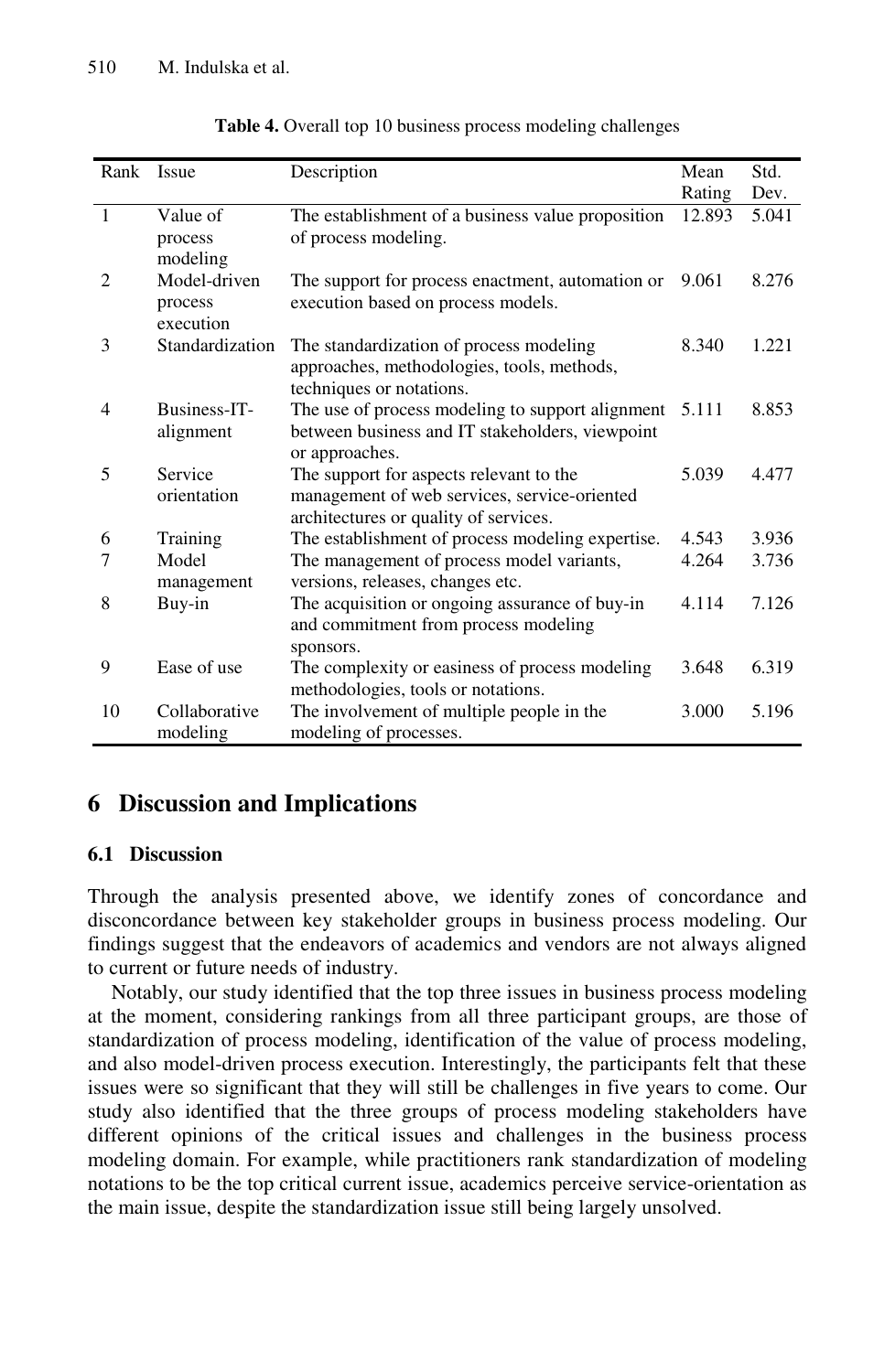While we would agree that to a large extent the endeavors of academics and tool vendors should be visionary in nature, i.e., setting the ground work for solving challenges that practitioners are likely to face in the future, our study finds only limited indication of this situation occurring in actual industry practice. The practitioners consider their current top three issues viz. standardization, value of process modeling, and buy-in, to still be the top three challenges in five years time (albeit in a different order). This situation indicates that these issues are indeed critical and more guidance is expected on how to proceed. On the flip side, the academics consider service-orientation, model-driven process execution, and flexibility to be the current top three issues. If we consider that research takes a few years to be assimilated into industry and products, none of those issues are mentioned at all in the top ten current issues, nor future challenges, by the practitioners. The vendors have somewhat better alignment with practitioners in terms of the perceived most critical issues, with value of process modeling being the #2 current issue. Even consideration of some of the lower ranked issues still shows lack of alignment between the current foci of the academics and vendors, as compared to the future challenges identified by practitioners. Standardization, for example, which is ranked only #7 on the current critical issues list for academics, is the #3 expected future challenge for practitioners.

Another interesting situation emerges when analyzing the differences within the same group of stakeholders in terms of current critical issues and future challenges. Eight of the current issues for practitioners are still expected to persist as top ten challenges in the future. The situation for academics, while considering a different set of topics, is similar, with seven current issues still expected to be in the top ten challenges in five years time.

#### **6.2 Implications for Practice and Research**

Our study provides implications for the industry ecosystem of end user organizations as well as vendors of tools and consultancy offerings. Through the presentation of the current issues, these stakeholder groups are informed about the key critical factors that could potentially undermine success or value generation of business process modeling projects. The identified issues also help to channel attention to the major obstacles persisting in process modeling practice (e.g., model management and standardization), and should motivate practitioners and vendors to consider appropriate solutions or at least workarounds to some of the issues. Most notably, the standardization of process modeling appears to be top on the agenda for process modeling stakeholders. For end users, this finding implies setting up, and using, an appropriately standardized modeling environment and available standards (e.g., BPMN, BPEL etc.), while for vendors it implies importance to adapt their offerings so as to incorporate existing standards.

In addition to the insights we provide to the practice of business process modeling, our work also informs a research agenda for process modeling-related research. On the basic assumption that research should consider relevant topics of future interest to practitioners, the contrast between future challenges identified by business process modeling practitioners and the current issues of interest to academics identifies a number of areas that are of interest to practitioners but do not appear as yet on the radar screen of BPM scholars. Such areas include, for instance: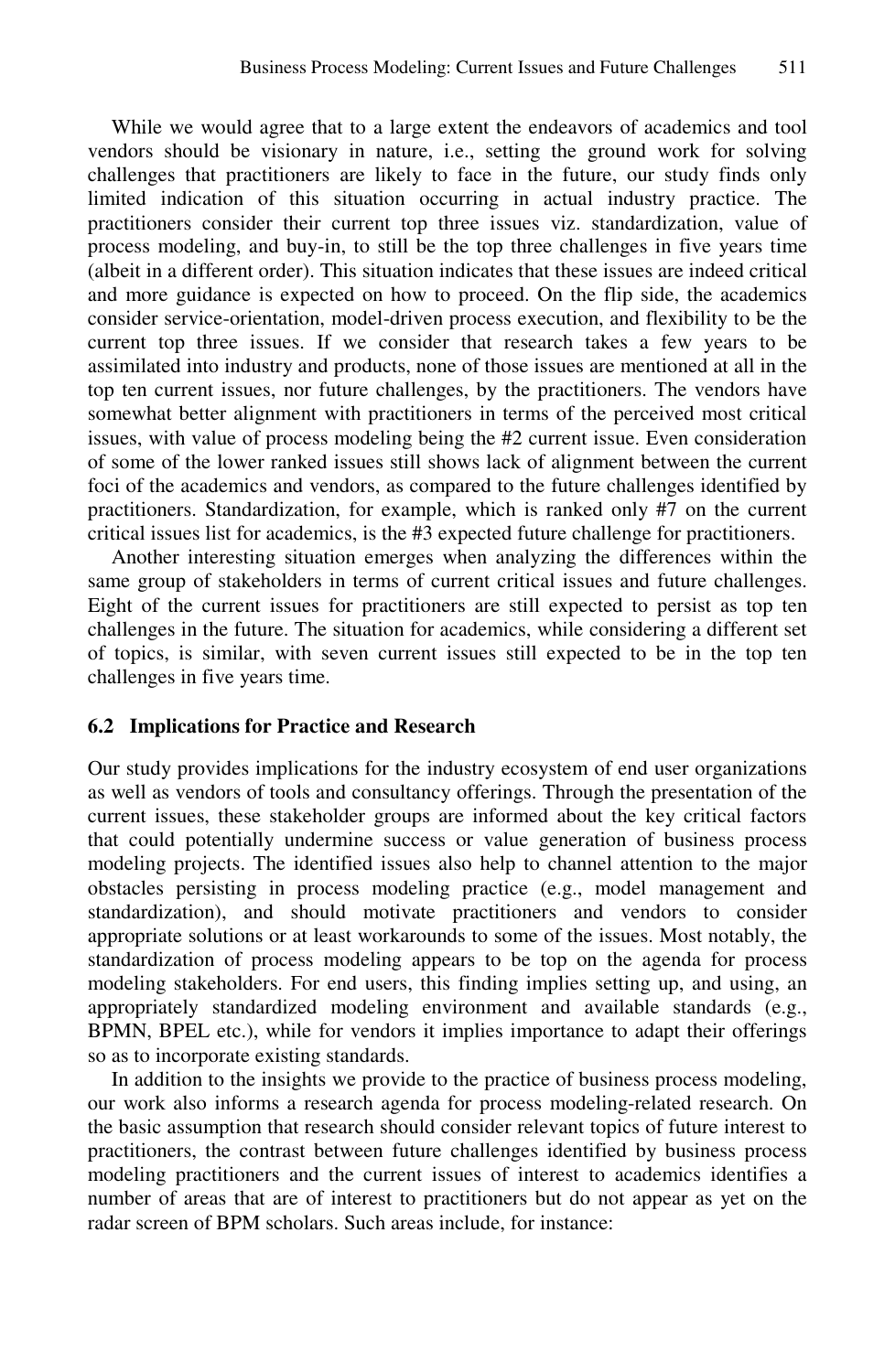- − **Value of business process modeling:** Research that studies the value proposition, the net benefits or the cost drivers associated with business process modeling.
- − **Expectations management:** Research that examines the expectations and preconceptions, and the (dis-) confirmation of those, of different stakeholder groups involved in business process modeling.
- − **Training:** Research that studies different approaches to building business process modeling expertise, the effects of expertise on the quality of business process modeling, or the key factors determining process modeling expertise.
- − **Process architecture:** Research that examines the development, use, composition, or value of architectural models to guide the act of business process modeling.
- − **Adoption:** Research that studies the key determinants and impediments associated with the adoption and continued use of business process modeling on an individual or organizational level.

We note that some of these areas of concern to practitioners appear to be similar in nature to a range of the established streams of research in Information Systems in general. For example, adoption [23], expectation [24] or value [25] of Information Technology are well-established domains of IS research. However, it would appear that these areas have, to date, been under-researched in the domain of business process modeling and management. This situation brings forward a challenge as well as an opportunity. Future research in these areas could build upon the body of knowledge existent in the IS domain, and extend or amend existing theories to fit the specific context of business process modeling. Some examples of how such work could be carried out already exist (e.g., [26]).

## **7 Conclusions**

Business process modeling is a foundational requirement in many management and IS projects, yet it still represents a significant challenge to many organizations. This paper presents the results of the first global large-scale Delphi study on the current issues and future challenges in the business process modeling domain. The identification of the most critical issues and challenges – from three separate perspectives of academics, practitioners and vendors – enables us to develop deeper insights into the interplay of research and practice, and to propose a set of industryrelevant topics for the research community. Indeed, on the basis of our findings, we would argue that increasing the synergy between the three groups will lead to: (a) industry-relevant research that facilitates increased business process modeling maturity in organizations, in turn generating the need for research in novel modeling approaches, and, (b) the development of tools and supporting methodologies that are better suited to the needs of the market.

We identify the Delphi study approach as a potential limitation in our work. Delphi studies are said to be susceptible to a number of weaknesses including (1) the flexible nature of study design [9], (2) the discussion course being determined by the researchers [7], and (3) accuracy and validity of outcomes [27]. In our study, measures were taken to minimize their potential impact. Such measures included: (1) establishing assessment criteria for measuring inter-rater agreements; (2) use of a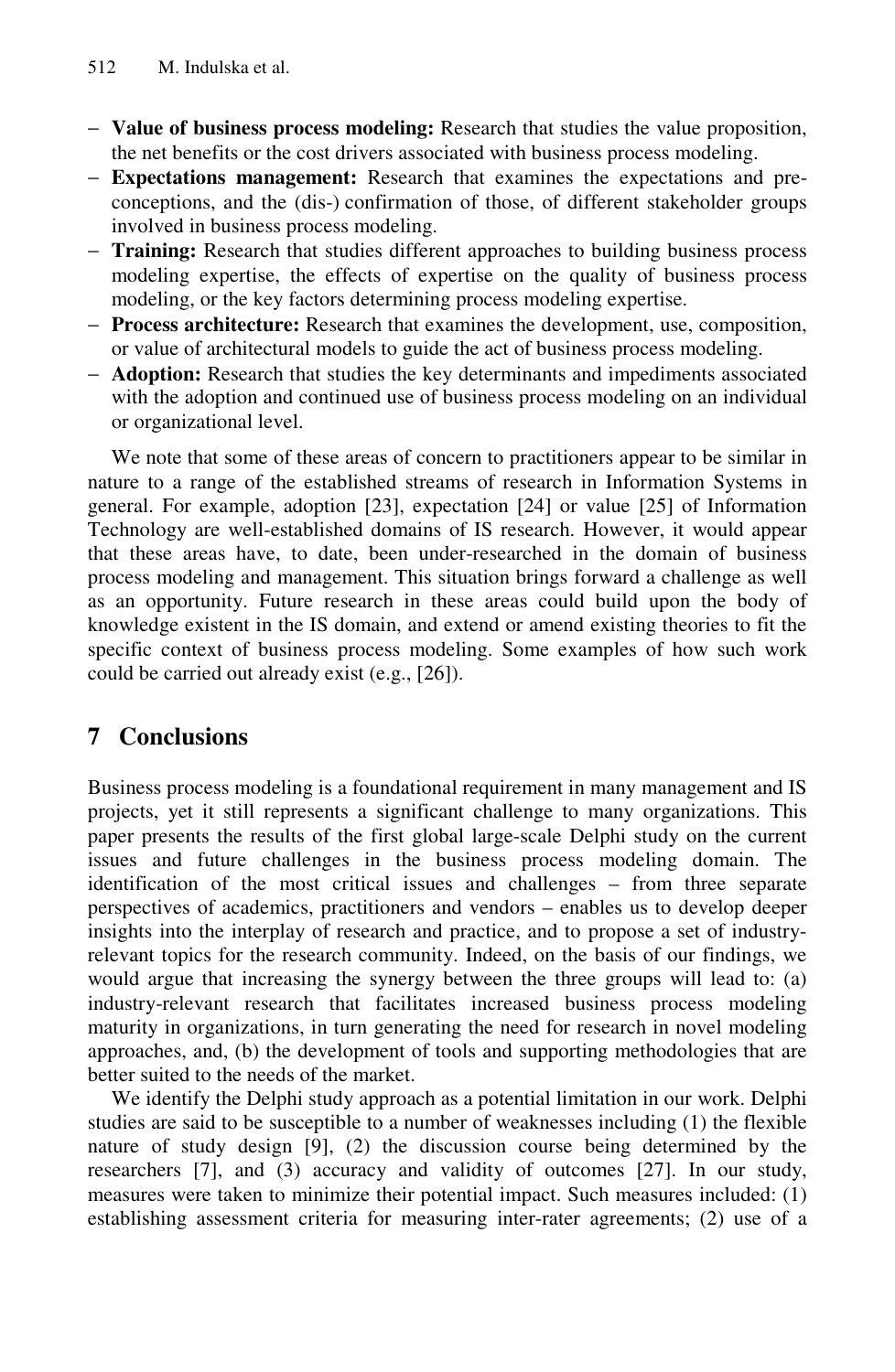multiple coders; (3) using multiple coding rounds and (4) following established methodological guidelines for the conduct of Delphi studies (e.g., [10, 11, 16]).

In our future work we seek to provide a detailed analysis of additional qualitative responses gathered in a later fourth round of the study, which exposed the top 10 lists to all participant groups and elicited the comments of the participants. In a related stream of research, we will complement this Delphi study with a similar study on the perceived benefits of business process modeling, to provide a balanced perspective.

#### **References**

- 1. Davies, I., Green, P., Rosemann, M., Indulska, M., Gallo, S.: How do Practitioners Use Conceptual Modeling in Practice? Data & Knowledge Engineering 58, 358–380 (2006)
- 2. Dumas, M., van der Aalst, W.M.P., ter Hofstede, A.H.M. (eds.): Process Aware Information Systems: Bridging People and Software Through Process Technology. John Wiley & Sons, Hoboken, New Jersey (2005)
- 3. Davenport, T.H., Short, J.E.: The New Industrial Engineering: Information Technology and Business Process Redesign. Sloan Management Review 31, 11–27 (1990)
- 4. Erl, T.: Service-oriented Architecture: Concepts, Technology, and Design. Prentice Hall, Upple Saddle River (2005)
- 5. Scheer, A.-W.: ARIS Business Process Modeling, 3rd edn. Springer, Berlin (2000)
- 6. Eikebrokk, T.R., Iden, J., Olsen, D.H., Opdahl, A.L.: Exploring Process-Modelling Practice: Towards a Conceptual Model. In: Proceedings of the 41st Annual Hawaii International Conference on System Sciences, vol. 376. IEEE, Waikoloa (2008)
- 7. Dalkey, N., Helmer, O.: An Experimental Application of the Delphi Method to the Use of Experts. Management Science 9, 458–467 (1963)
- 8. Murphy, M.K., Black, N.A., Lamping, D.L., McKee, C.M., Sanderson, C.F.B., Askham, J., Marteau, T.: Consensus Development Methods, and their Use in Clinical Guideline Development. Health Technology Assessment 2, 1–88 (1998)
- 9. van de Ven, A.H., Delbecq, A.L.: The Effectiveness of Nominal, Delphi, and Interacting Group Decision Making Processes. Academy of Management Journal 17, 605–621 (1974)
- 10. Okoli, C., Pawlowski, S.D.: The Delphi Method as a Research Tool: an Example, Design Considerations and Applications. Information & Management 42, 15–29 (2004)
- 11. Powell, C.: The Delphi Technique: Myths and Realities. Journal of Advanced Nursing 41, 376–382 (2003)
- 12. Richards, J.I., Curran, C.M.: Oracles on "Advertising": Searching for a Definition. Journal of Advertising 31, 63–76 (2002)
- 13. Hall, C., Harmon, P.: The 2007 Enterprise Architecture. Process Modeling, and Simulation Tools Report. BPTrends.com (2007)
- 14. Blechar, M.J.: Magic Quadrant for Business Process Analysis Tools. Gartner Research Note G00148777. Gartner, Inc., Stamford, Connecticut (2007)
- 15. Cochran, S.W.: The Delphi Method: Formulation and Refining Group Judgments. Journal of Human Sciences 2, 111–117 (1983)
- 16. Linstone, H.A., Turoff, M. (eds.): The Delphi Method: Techniques and Applications [Online Reproduction from 1975]. Addison-Wesley, London (2002)
- 17. de Bruin, T., Rosemann, M.: Using the Delphi Technique to Identify BPM Capability Areas. In: Toleman, M., Cater-Steel, A., Roberts, D. (eds.) Proceedings of the 18th Australasian Conference on Information Systems, The University of Southern Queensland, Toowoomba, Australia, pp. 643–653 (2007)